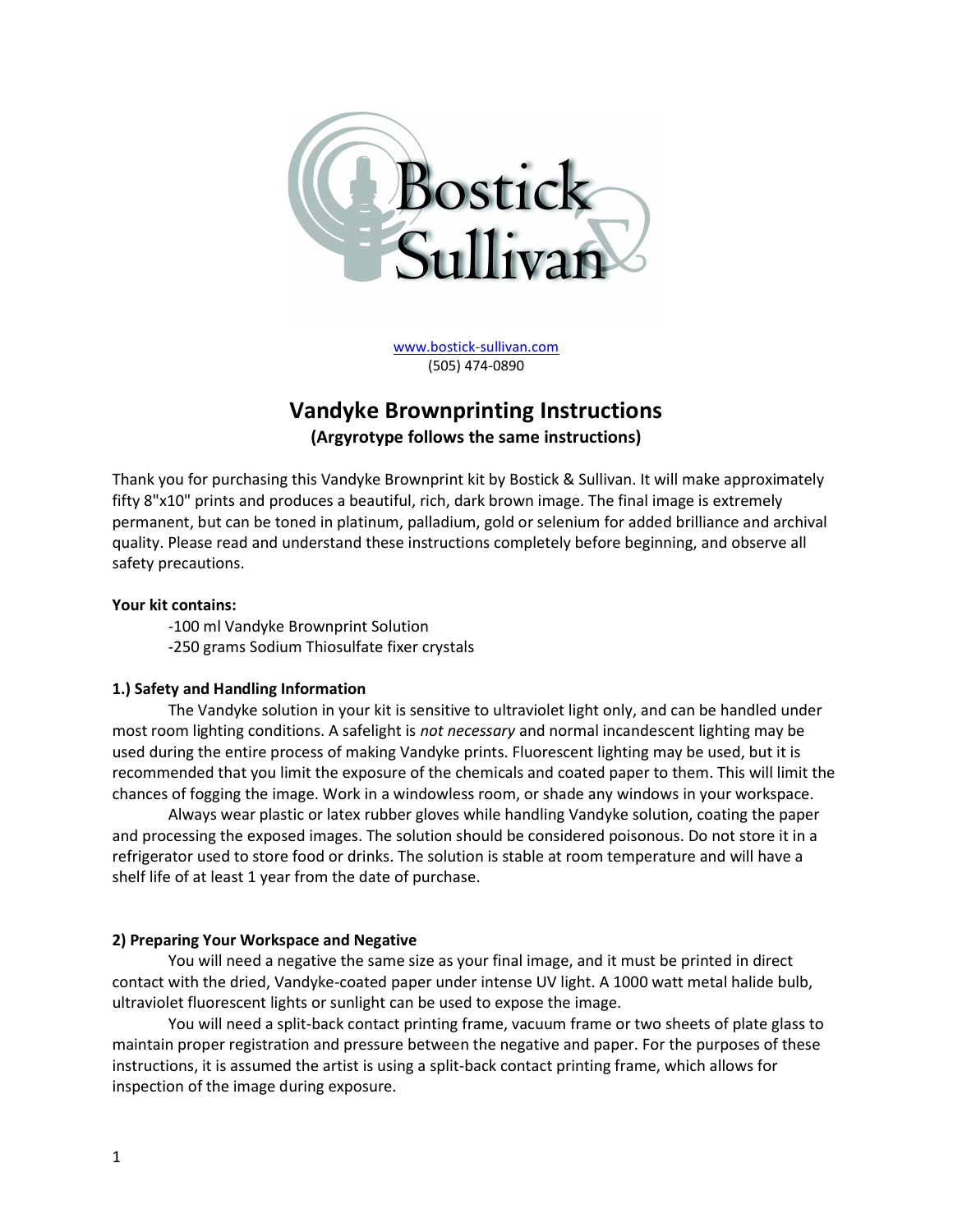Select a large table with a hard, smooth surface to coat your paper. The Vandyke solution can stain wood, metal and many plastic surfaces. Place several sheets of newspaper or blotter paper on top of the table to catch any extra solution.

If you are coating with a brush you should only use it for Vandyke printing. Avoid using a brush that has been used to coat other alternative process chemistry to limit contamination. A glass coating rod can be used for multiple handcrafted processes if you wash it properly between uses.

You will need 3 trays for processing the exposed image. Fill the first tray with tap water as an initial wash. In the second tray prepare a fixer bath by measuring 50 grams (approximately 4 heaping teaspoons) of fixer crystals per liter of cold tap water. The third tray will be a final rinse bath with slow cold running water.

Select a 100% cotton rag, unbuffered, archival quality paper to print on. If you are printing on a sheet of 8.5"x11" paper, make sure it has a minimum weight of 32 lb. We recommend using hot pressed papers with a minimum 47lb rating for larger images. Heavier papers will withstand wet processing better, and the hot pressed surface will produce a denser, sharper image with smoother transitions. Begin your printing with a paper that has a proven record and has been recommended for alternative processes, and then experiment with other papers as you gain experience.

#### 3) Coating and Drying

Take a piece of paper and tape the upper corners to your coating table using paper tape or masking tape. Place your negative on the uncoated paper and mark the four corners of the negative on the paper using a pencil. This will mark the area that needs to be coated and help you concentrate the solution inside the image area.

Using the supplied dropper, count out the proper amount of drops of Vandyke solution into a small glass or plastic cup. A shot glass, as well as small plastic cups commonly used for condiments in restaurants both work well.

Approximate drops needed for images, some papers will require more, some less:

4"x5" image = 12 5"x7" image = 18 6"x9" image = 24 8"x10" image = 40

#### 3a) Using a brush

Wet your brush with distilled water, and then generously blot it on a paper towel to remove any excess water. This prepares the brush for coating and helps prevent the Vandyke solution from "wicking" up the bristles and keeps it on the surface of the paper.

Take the measured Vandyke solution and quickly pour the entire amount onto the center of your image area. Using very light pressure, immediately begin spreading the solution back and forth in a horizontal pattern until you have covered the entire image area. Switch to a vertical stroke and continue spreading the solution. Switch back and forth between vertical and horizontal strokes until the solution has absorbed into the paper. If you are still spreading solution after 30 seconds, reduce the amount of coating solution by 1/4.

Over-brushing can cause abrasions on the surface of the paper, resulting in small pieces of paper fiber clumping together in your image area. Using the pencil marks you made earlier as a guide, make sure you coat an area large enough to completely cover your negative. Your edges are never going to be perfect, so coat a little larger than necessary, then position the negative in the middle.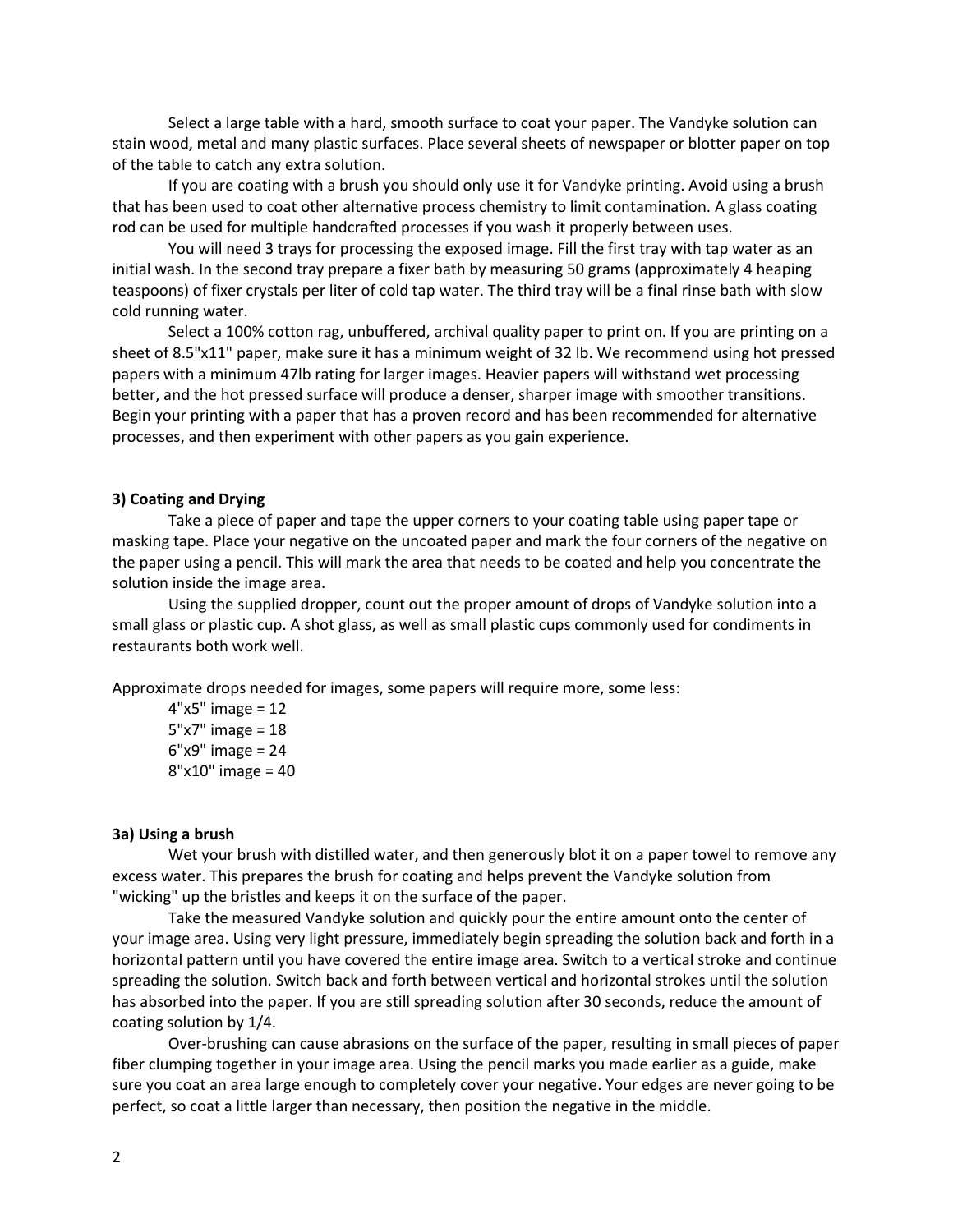After you have finished coating the paper, place it in a dark spot to dry for about 1 hour. We do not recommend using a hair dryer to dry the emulsion. Our testing has shown that allowing the paper to dry naturally results in a superior image.

#### 3b) Using a coating rod

Take the measured Vandyke solution and pour the entire amount along one edge, just outside of the image area. Place the coating rod in the middle of the solution and wiggle it a few degrees clockwise and counter-clockwise. The capillary action will draw the solution evenly along the entire length of the coating rod.

While applying very light pressure, gently pull the coating rod across the image area. When you reach the edge of the image area, lift the rod. Skip over the bead of solution, and then drag the solution across the paper in the opposite direction. If you are able to make more than 6 passes back and forth, reduce the amount of coating solution by 1/4.

If a line of solution remains on the paper after 10 passes, gently blot the excess solution with the corner of a paper towel to remove it. Dry the coated paper in a dark spot for about 1 hour.

## 4) Exposure

The Vandyke image darkens and develops as it is exposed, producing a "printing out" image, negating the need for a separate development stage. Using a traditional split-back contact printing frame allows the artist to inspect the image during exposure without disturbing the registration between the negative and paper. This is especially useful when using natural sunlight which is variable and unpredictable, and exposure times can vary greatly.

Place your negative inside the print frame and center it on the glass. Make sure the image is not reversed when viewed through the glass, or your final image will be reversed.

Carefully place your dried Vandyke-coated paper face down in the frame, covering the negative. Install the felt-lined hinged back and lock the springs in place.

Place the frame under your UV light source or in direct sunlight to begin exposing. You will see the emulsion coated area outside of the negative begin to darken almost immediately. Judging the proper time to remove the print from the light is the most important part of the entire Vandyke process.

After 3 minutes of exposing, remove the print from the light and inspect. Minimize UV exposure while inspecting, to prevent fogging the image. Carefully open one leaf spring on the hinged back. Fold that half of the frame open to expose the backside of the print. Carefully lift the paper by an edge and fold it back to reveal the image. Vandyke prints will darken considerably during washing, fixing, optional toning bath and drying stages, so you will need to stop exposure when it appears approximately half as dark as the desired final image.

After an initial 3 minutes, the image will have darkened considerably, but it is likely that it will need more exposure. Close the frame and lock the leaf spring into place, then place the frame under your light source again. Repeat the inspection process every few minutes until the image has darkened sufficiently to begin showing details in the highlights.

## 5) Washing

Take the exposed image from the print frame and place it in the first tray of wash water. Agitate the tray, and notice the yellow stain lifting off of the paper. Wash the print for 3-5 minutes, or until most of the yellow emulsion stain has been removed from the highlights of your image. Change the wash water after 8-10 prints, or if washing times begin to take longer than 5 minutes. Using warm water (90 degrees F) in the first tray will shorten wash times considerably.